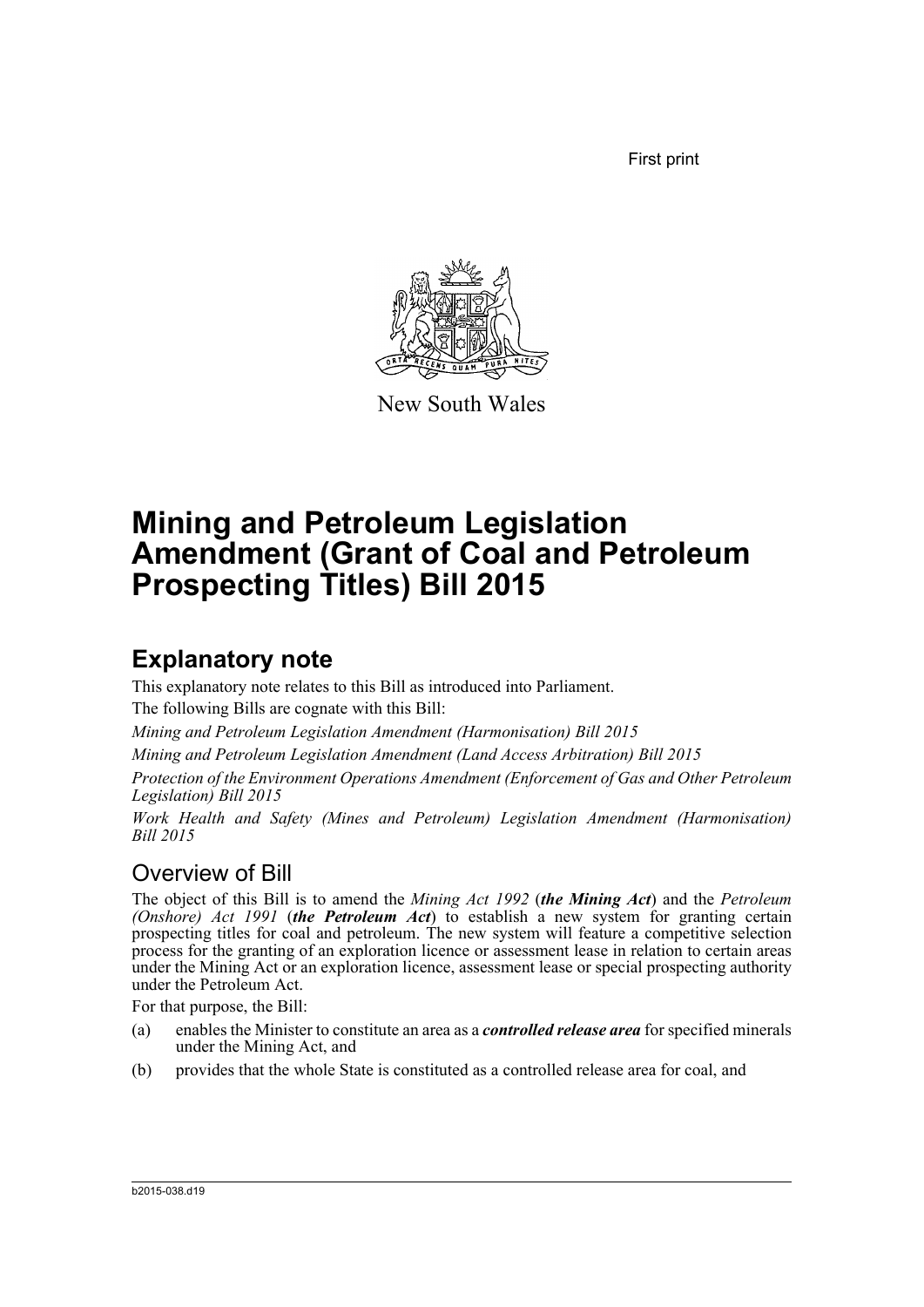- (c) provides that the following prospecting titles can only be granted pursuant to a competitive selection process:
	- (i) an exploration licence or assessment lease under the Mining Act relating to land in a controlled release area (with certain exceptions for exploration licences granted to holders of existing mining authorities or on behalf of the Crown), and
	- (ii) an exploration licence, assessment lease or special prospecting authority under the Petroleum Act, and
- (d) provides that a petroleum title is not to be granted in respect of an area unless any applicant who had an application in respect of that area expunged (by operation of the *Petroleum (Onshore) Amendment (NSW Gas Plan) Act 2014*) has first been given an opportunity to participate in a competitive selection process for the grant of the title, and
- (e) provides for various matters in relation to invitations for competitive selection applications, the process for competitive selection and the consideration of applications, and
- (f) makes miscellaneous amendments relating to applications for prospecting titles under the Mining Act and the Petroleum Act.

### Outline of provisions

**Clause 1** sets out the name (also called the short title) of the proposed Act.

**Clause 2** provides for the commencement of the proposed Act on a day or days to be appointed by proclamation.

### **Schedule 1 Amendment of Mining Act 1992 No 29**

#### **Controlled release areas**

**Schedule 1 [18]** inserts proposed section 368A to enable the Minister to constitute any land as a controlled release area for minerals. The proposed section also provides that the whole State is constituted as a controlled release area for coal and that more than one controlled release area may be constituted in respect of any area. Accordingly, an application for an exploration licence or assessment lease in relation to coal will generally be required to be made pursuant to a competitive selection process under proposed Schedule 1A.

**Schedule 1 [21]** inserts definitions of *controlled release area* and *controlled release mineral*.

**Schedule 1 [17]** provides that a mineral is not an allocated mineral in an area while the mineral is a controlled release mineral in that area.

**Schedule 1 [14]–[16]** make consequential amendments.

#### **Applications for controlled release prospecting titles**

**Schedule 1 [1]** inserts proposed section 13 (3A) to provide that an application for an exploration licence in relation to a controlled release mineral in a controlled release area can only be made pursuant to a competitive selection process under proposed Schedule 1A, by the holder of an existing authority for coal under proposed section  $13C$  or on behalf of the Crown under proposed section 13D.

**Schedule 1 [3]** inserts proposed sections 13C and 13D. Proposed section 13C enables the holder of a mining authority for coal to apply for an exploration licence for coal, subject to the requirements of the regulations, and sets out the grounds for refusal and other matters to be considered in determining the application. Proposed section 13D enables the Secretary of the Department of Industry, Skills and Regional Development to apply on behalf of the Crown for an exploration licence for a controlled release mineral in a controlled release area to authorise prospecting for the purpose of obtaining information about the potential mineral bearing qualities of land in the State. The rights conferred on the holder of the licence and the procedures for the relinquishment of the licence are subject to the regulations.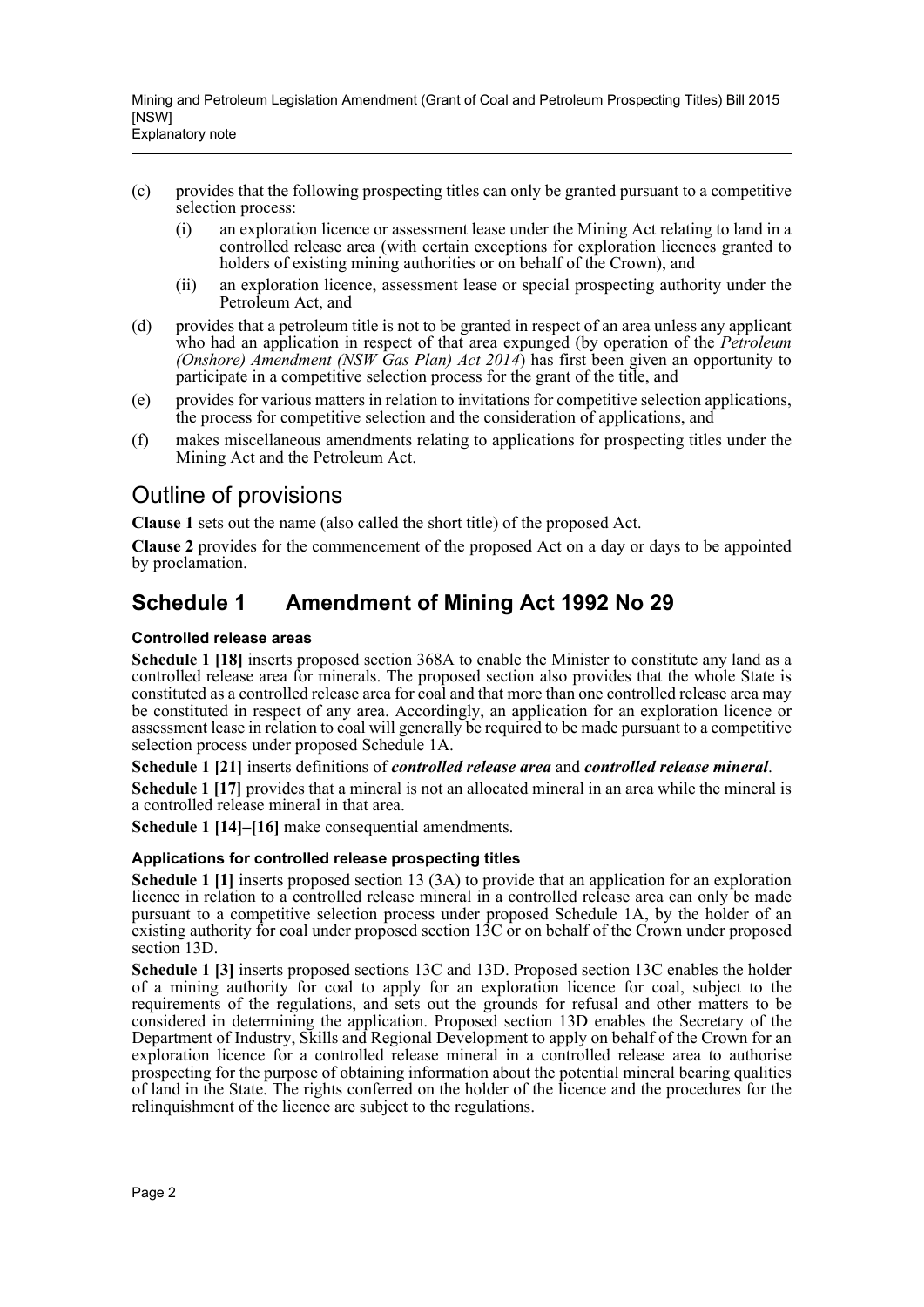**Schedule 1 [4]** removes the prohibition on granting an exploration licence (following a competitive selection process) over land the subject of an application for an exploration licence.

**Schedule 1 [5]** inserts proposed section 33 (3A) to provide that an application for an assessment lease in relation to a controlled release mineral in a controlled release area can only be made by way of a competitive selection application or by the holder of an exploration licence or mining lease over land in that area in respect of that mineral.

**Schedule 1 [2] and [6]** provide that an applicant for a competitive selection application is not required to publish notice of the application.

**Schedule 1** [7] removes the prohibition on granting an assessment lease (following a competitive selection process) over land the subject of a preceding application for an exploration licence or assessment lease.

**Schedule 1 [8]** provides that certain provisions of the Mining Act that require the Minister to notify affected Government agencies and councils of a proposal to grant an assessment lease, and to resolve objections in relation to the proposal, do not apply to a competitive selection application for the grant of an assessment lease.

#### **Applications and tenders for mining leases**

**Schedule 1 [9]** extends the categories of authority holder that may apply for a mining lease in relation to an allocated mineral in a mineral allocation area to include the holder of a mining lease over land in that area in respect of that mineral.

**Schedule 1 [10]** provides that an application for a mining lease in relation to a controlled release mineral in a controlled release area can only be made by the holder of an exploration licence, assessment lease or mining lease over land in that area in respect of that mineral.

**Schedule 1 [11]** extends a provision which enables the Minister to invite tenders for mining leases for allocated minerals (within a mineral allocation area) to controlled release minerals (within a controlled release area). **Schedule 1 [12] and [13]** make consequential amendments.

#### **Competitive selection process**

**Schedule 1 [19]** inserts proposed Schedule 1A, which provides for matters relating to competitive selection applications. The proposed Schedule contains the following provisions:

**Clause 1** of the proposed Schedule defines *controlled release prospecting title* as an exploration licence or assessment lease that relates to a controlled release mineral in a controlled release area.

**Clause 2** of the proposed Schedule enables the Minister to invite (by notice in the Gazette) applications for the grant of a controlled release prospecting title for a specified area of land on the basis of competitive selection (and to vary or withdraw an invitation). An invitation can stipulate additional information that is to accompany the application and can relate to more than one area of land. Notice of the making or refusal of a competitive selection application is not required to be published in the Gazette.

**Clause 3** of the proposed Schedule provides that the Minister is to determine the process for competitive selection (which can be different for different areas of land and for different minerals) and include information the Minister considers appropriate in the invitation for applications.

**Clause 4** provides that the Minister must take into account in the competitive selection process any matter required to be considered in determining an application for the grant of a mining authority and any matter prescribed by the regulations made under the Mining Act. The Minister may determine any other matters to be considered.

**Clause 5** provides that an invitation for competitive selection applications can require applications to include an undertaking that the applicant will pay a non-refundable amount (specified in the application or determined through a competitive selection process) as consideration for the grant of the title. The process for competitive selection may provide for public release of information relating to the consideration offered.

**Clause 6** provides that after a competitive selection application has been considered, it is to be dealt with and determined in accordance with the provisions of the Mining Act that relate to the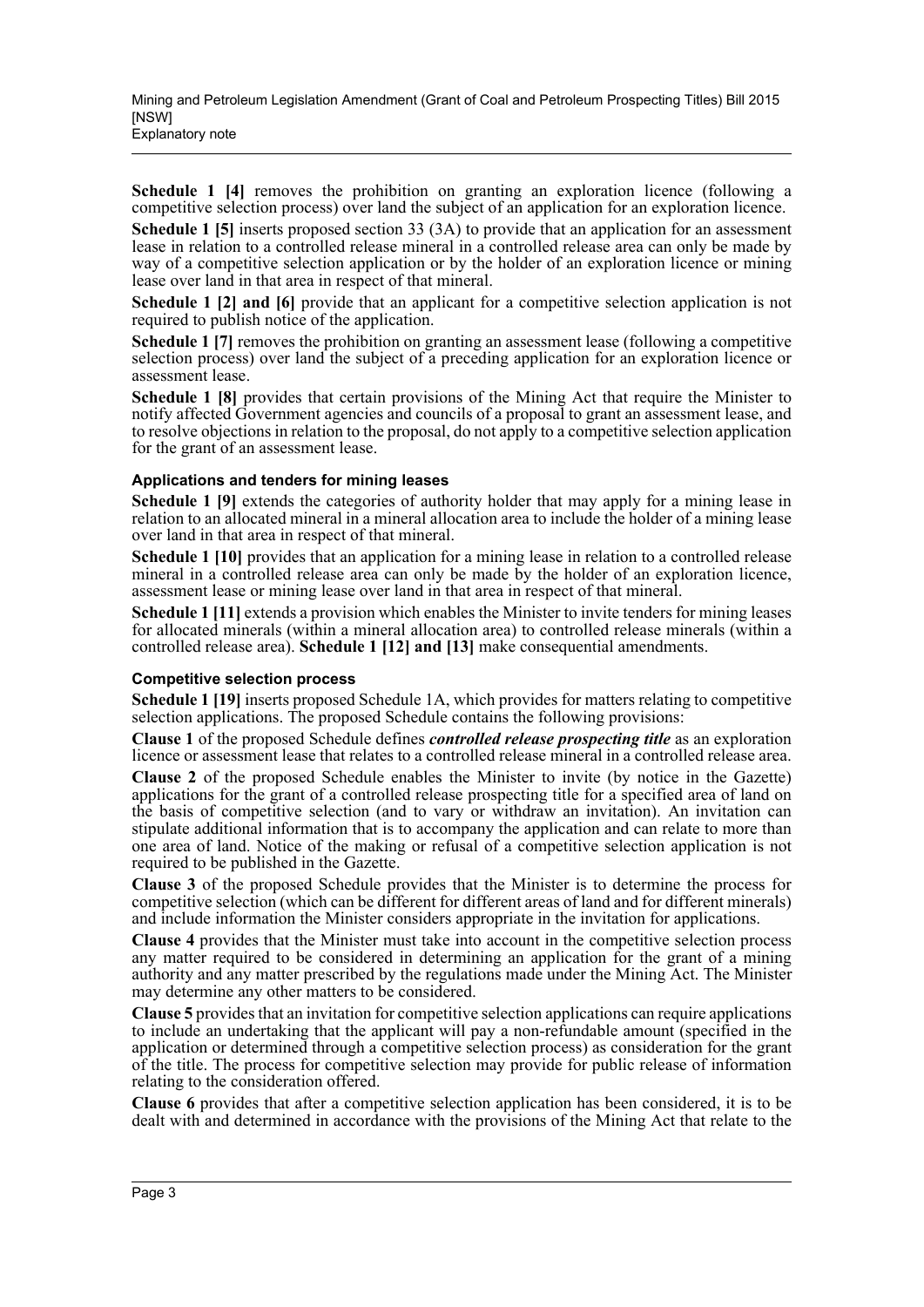mining authority concerned. An application may be refused at any time if it fails to meet the requirements of the invitation for competitive selection applications.

#### **Savings and transitional provisions**

**Schedule 1 [20]** provides for savings and transitional matters. In particular, an application made before the commencement of proposed section 13 (3A) for the consent of the Minister to apply for an exploration licence relating to coal is to be dealt with as if the proposed Act had not been enacted.

### **Schedule 2 Amendment of Petroleum (Onshore) Act 1991 No 84**

#### **Applications for petroleum titles**

**Schedule 2 [1]** provides that any person may apply for an exploration licence, assessment lease, production lease or special prospecting authority under the Petroleum Act. However, an application for an assessment lease (by an applicant who does not hold an exploration licence over the land concerned) or an exploration licence or special prospecting authority can only be made pursuant to a competitive selection process under proposed Schedule 1A.

**Schedule 2 [2]** removes the prohibition on granting an exploration licence, assessment lease or special prospecting authority (following a competitive selection process) over an onshore area included in a preceding competitive selection application.

**Schedule 2** [3] omits a provision that requires that an application for a petroleum title must relate to only one area.

**Schedule 2 [4]** provides that the area of land over which a petroleum title is renewed may differ from the area over which the renewal was sought, but may not include any area not subject to the title immediately before the renewal.

**Schedule 2 [5] and [6]** provide that an exploration licence or assessment lease may be granted over all or any part of the land over which the licence or lease was sought.

**Schedule 2 [9] and [10]** provide that a petroleum title is not to be granted in respect of an area unless any applicant who had an application in respect of that area expunged (by operation of the *Petroleum (Onshore) Amendment (NSW Gas Plan) Act 2014*) has first been given an opportunity to participate in a competitive selection process for the grant of the title. **Schedule 2 [11] and [12]** make consequential amendments.

#### **Competitive selection process**

**Schedule 2 [7]** inserts proposed Schedule 1A, which provides for matters relating to competitive selection applications. The proposed Schedule contains the following provisions:

**Clause 1** of the proposed Schedule defines *petroleum prospecting title* as an exploration licence, assessment lease or special prospecting authority under the Petroleum Act.

**Clause 2** of the proposed Schedule enables the Minister to invite (by notice in the Gazette) applications for the grant of a petroleum prospecting title for a specified area of land on the basis of competitive selection (and to vary or withdraw an invitation). An invitation can stipulate additional information that is to accompany the application and can relate to more than one area of land. Notice of the making or refusal of a competitive selection application is not required to be published in the Gazette.

**Clause 3** of the proposed Schedule provides that the Minister is to determine the process for competitive selection (which can be different for different areas of land) and include information the Minister considers appropriate in the invitation for applications.

**Clause 4** provides that the Minister must take into account in the competitive selection process any matter required to be considered in determining an application for the grant of a petroleum title and any matter prescribed by the regulations made under the Petroleum Act. The Minister may determine any other matters to be considered.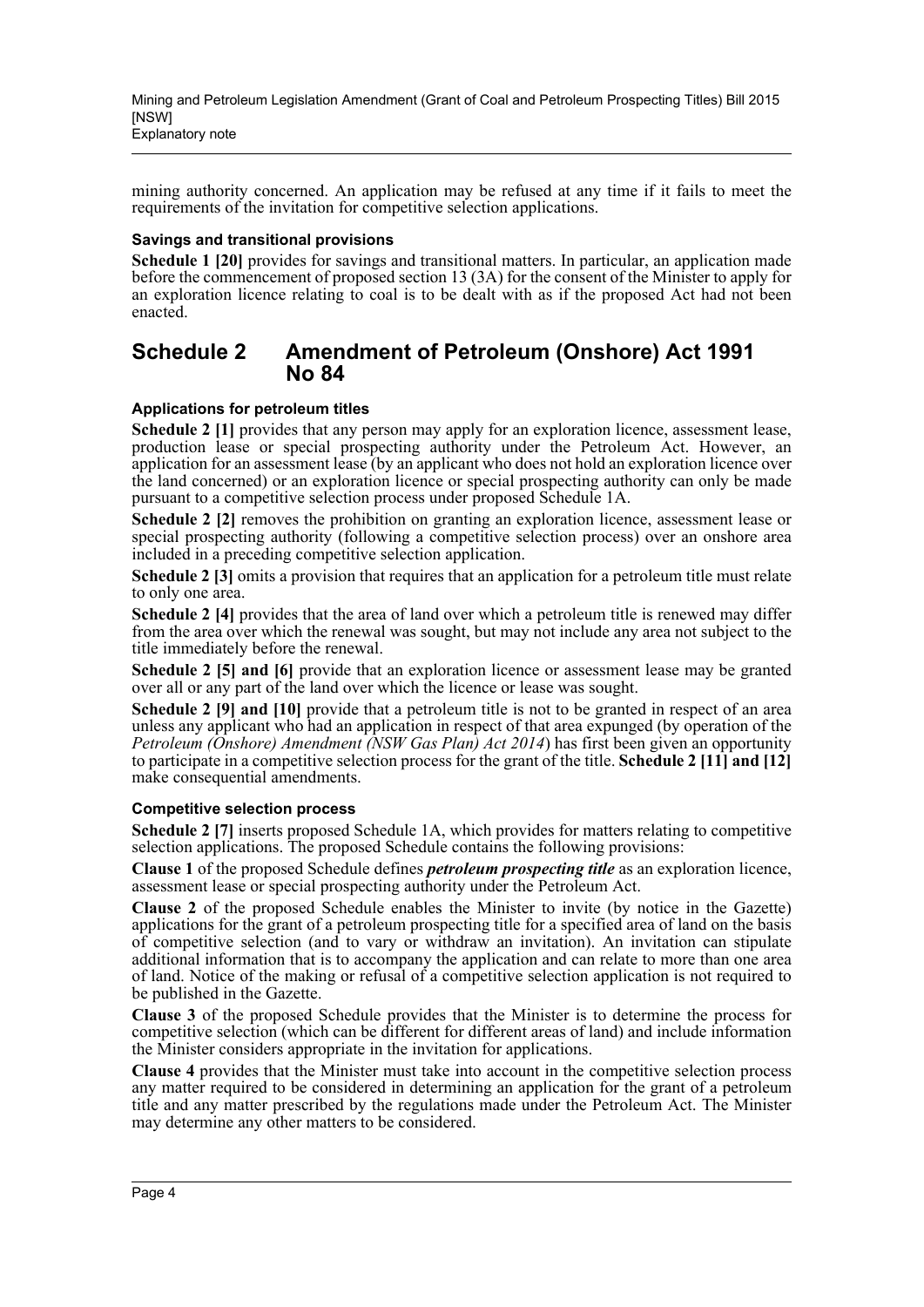**Clause 5** provides that an invitation for competitive selection applications can require applications to include an undertaking that the applicant will pay a non-refundable amount (specified in the application or determined through a competitive selection process) as consideration for the grant of the title. The process for competitive selection may provide for public release of information relating to the consideration offered.

**Clause 6** provides that after a competitive selection application has been considered, it is to be dealt with and determined in accordance with the provisions of the Petroleum Act that relate to the petroleum title concerned. An application may be refused at any time if it fails to meet the requirements of the invitation for competitive selection applications.

#### **Savings and transitional provisions**

**Schedule 2 [8]** provides that an application for an exploration licence (made before the commencement of the amendment made by Schedule 2 [1]) that relates to an area designated by the Minister as an area in respect of which a petroleum title is not to be granted is to be dealt with as if the proposed Act had not been enacted.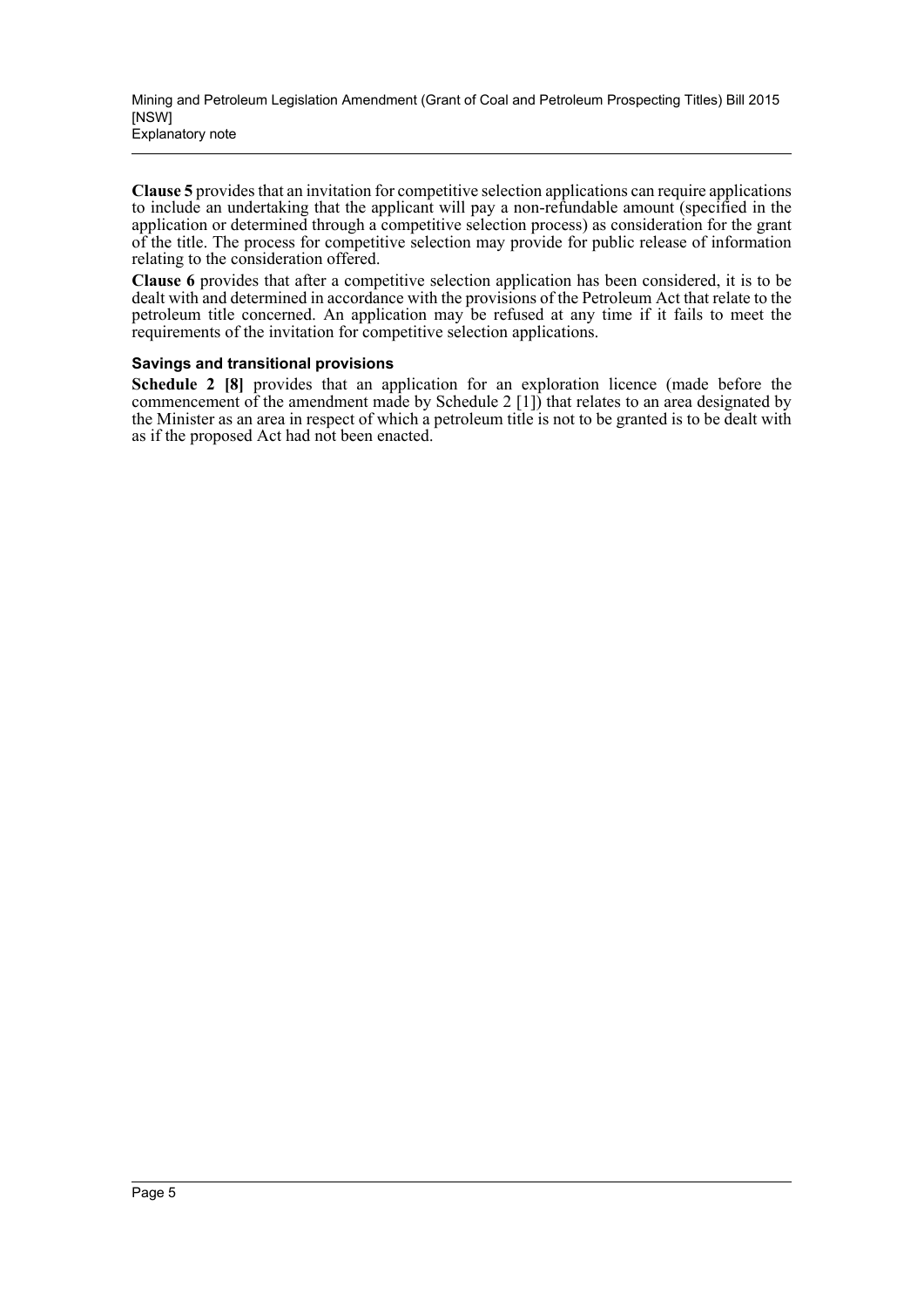First print



New South Wales

# **Mining and Petroleum Legislation Amendment (Grant of Coal and Petroleum Prospecting Titles) Bill 2015**

## **Contents**

|            |                                                 | Page          |
|------------|-------------------------------------------------|---------------|
|            |                                                 |               |
|            | Name of Act                                     |               |
|            | Commencement                                    | $\mathcal{P}$ |
| Schedule 1 | Amendment of Mining Act 1992 No 29              | 3             |
| Schedule 2 | Amendment of Petroleum (Onshore) Act 1991 No 84 | 9             |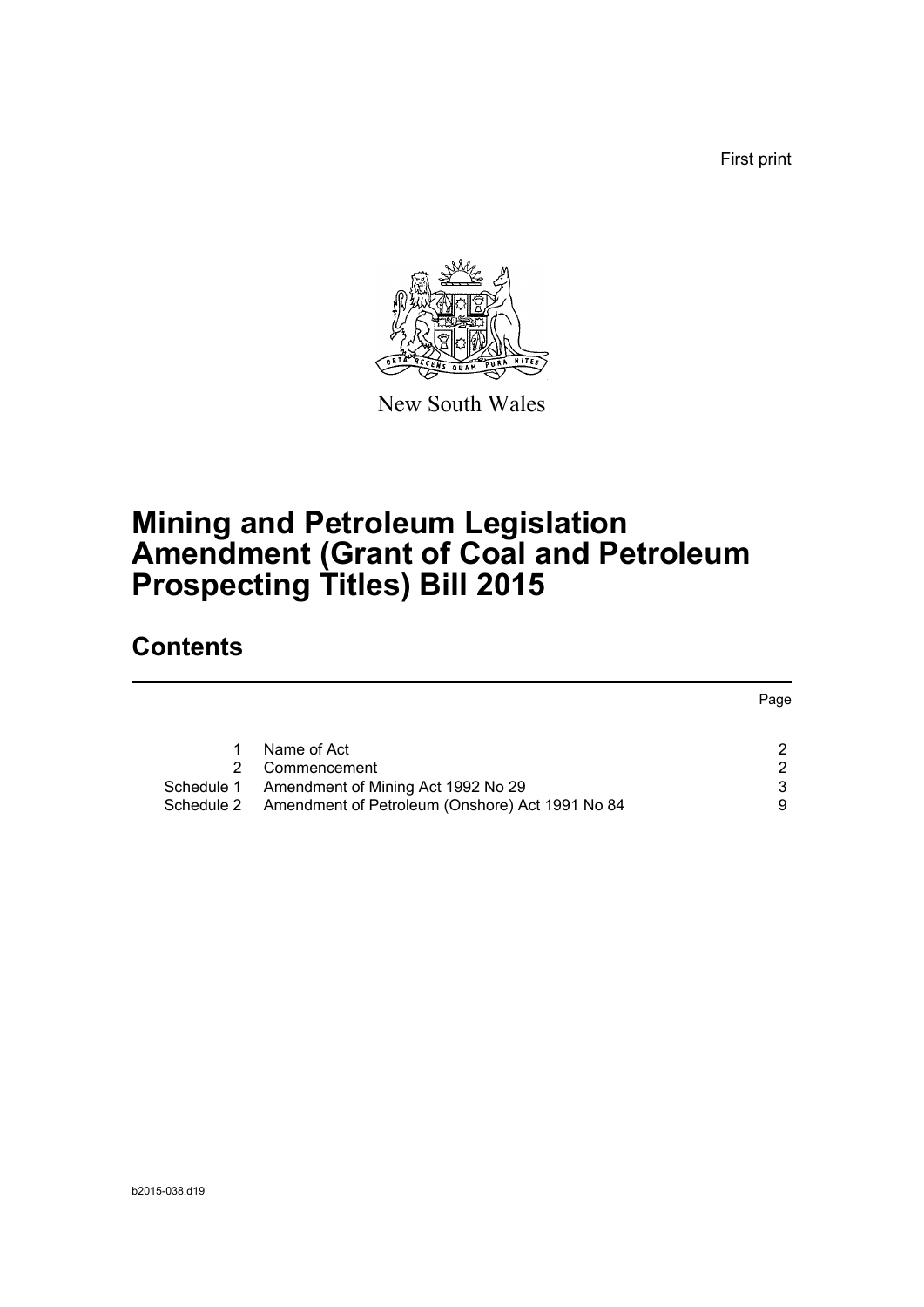

New South Wales

# **Mining and Petroleum Legislation Amendment (Grant of Coal and Petroleum Prospecting Titles) Bill 2015**

No , 2015

### **A Bill for**

An Act to amend the *Mining Act 1992* and the *Petroleum (Onshore) Act 1991* to make provision for competitive selection for prospecting titles for coal and petroleum.

See also the *Mining and Petroleum Legislation Amendment (Harmonisation) Bill 2015*, the *Mining and Petroleum Legislation Amendment (Land Access Arbitration) Bill 2015*, the *Protection of the Environment Operations Amendment (Enforcement of Gas and Other Petroleum Legislation) Bill 2015* and the *Work Health and Safety (Mines and Petroleum) Legislation Amendment (Harmonisation) Bill 2015*.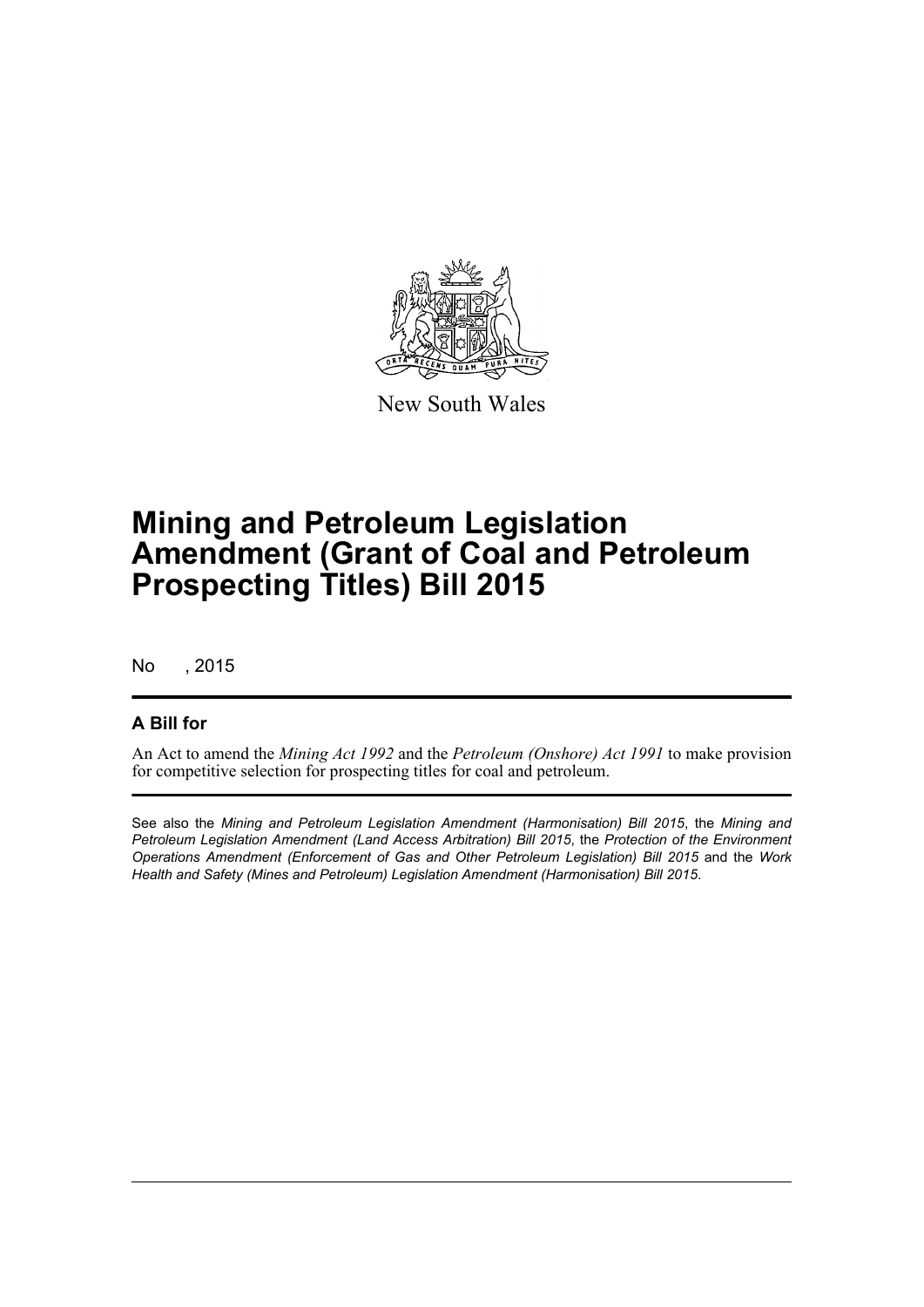<span id="page-7-1"></span><span id="page-7-0"></span>

| The Legislature of New South Wales enacts:                                                                               |                     |
|--------------------------------------------------------------------------------------------------------------------------|---------------------|
| Name of Act                                                                                                              | $\overline{2}$      |
| This Act is the Mining and Petroleum Legislation Amendment (Grant of Coal and<br>Petroleum Prospecting Titles) Act 2015. | 3<br>$\overline{4}$ |
| <b>Commencement</b>                                                                                                      | -5                  |
| This Act commences on a day or days to be appointed by proclamation.                                                     | 6                   |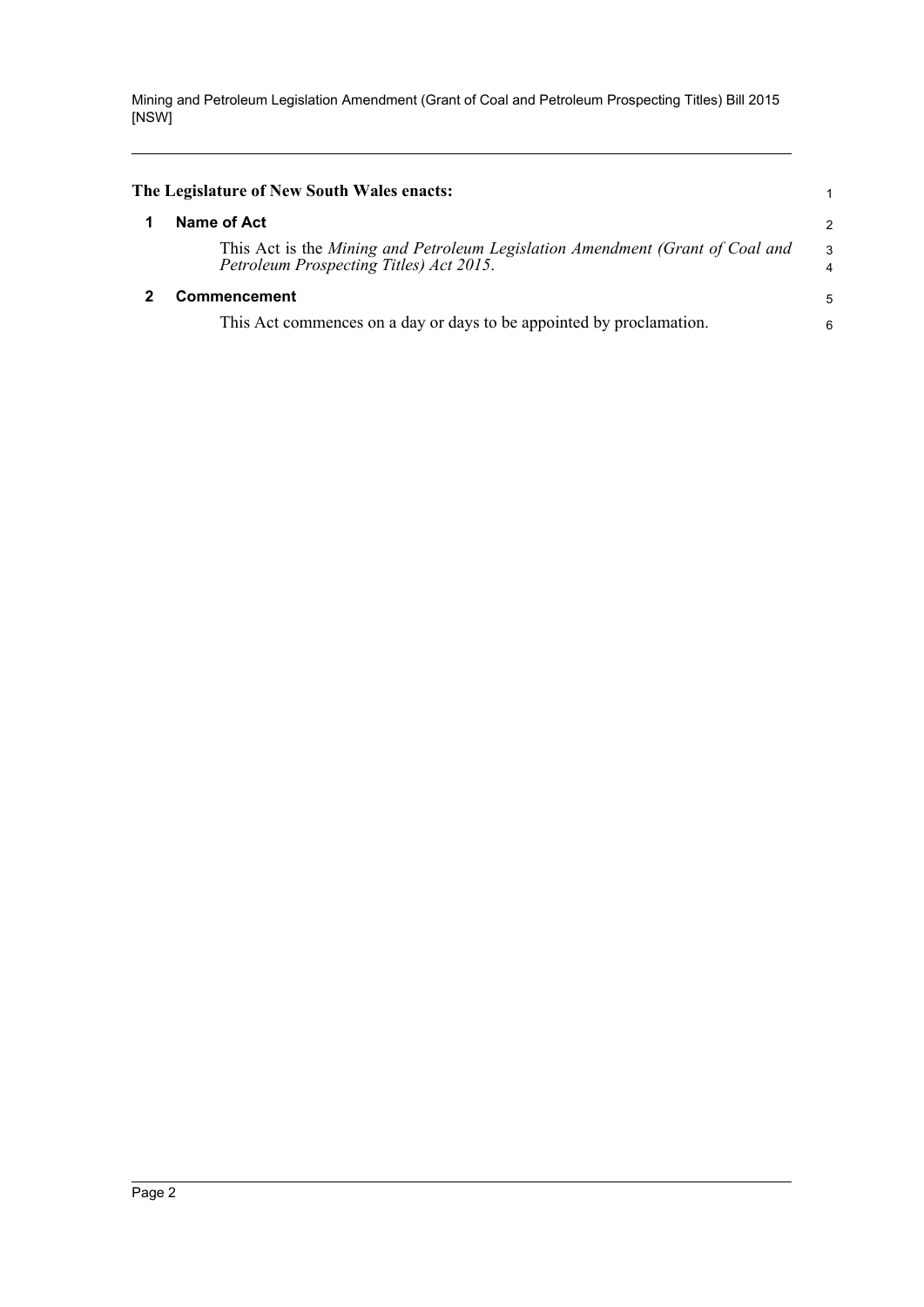Schedule 1 Amendment of Mining Act 1992 No 29

## <span id="page-8-0"></span>**Schedule 1 Amendment of Mining Act 1992 No 29**

|     | <b>Schedule 1</b>               |         | Amendment of Mining Act 1992 No 29                                                                                                                                                                                                                                                 | $\mathbf{1}$             |
|-----|---------------------------------|---------|------------------------------------------------------------------------------------------------------------------------------------------------------------------------------------------------------------------------------------------------------------------------------------|--------------------------|
| [1] |                                 |         | Section 13 Application for exploration licence                                                                                                                                                                                                                                     | $\overline{c}$           |
|     | Insert after section 13 $(3)$ : |         |                                                                                                                                                                                                                                                                                    | 3                        |
|     | (3A)                            | except: | An application that relates to land in a controlled release area may not be made<br>in relation to any group of minerals that includes a controlled release mineral                                                                                                                | $\overline{4}$<br>5<br>6 |
|     |                                 | (a)     | pursuant to an invitation under Schedule 1A (Competitive selection<br>process for controlled release prospecting titles), or                                                                                                                                                       | $\overline{7}$<br>8      |
|     |                                 | (b)     | under section 13C (Application for operational allocation licence by<br>existing authority holders), or                                                                                                                                                                            | 9<br>10                  |
|     |                                 | (c)     | by the Secretary on behalf of the Crown under section 13D (Crown<br>pre-competitive exploration licences).                                                                                                                                                                         | 11<br>12                 |
| [2] |                                 |         | Section 13A Notice of application for exploration licence                                                                                                                                                                                                                          | 13                       |
|     | Insert after section $13A(2)$ : |         |                                                                                                                                                                                                                                                                                    | 14                       |
|     | (3)                             |         | This section does not apply to an application made pursuant to an invitation<br>under Schedule 1A (Competitive selection process for controlled release<br>prospecting titles).                                                                                                    | 15<br>16<br>17           |
| [3] | Sections 13C and 13D            |         |                                                                                                                                                                                                                                                                                    | 18                       |
|     | Insert after section 13B:       |         |                                                                                                                                                                                                                                                                                    | 19                       |
|     | 13C                             |         | Application for operational allocation licence by existing authority holders                                                                                                                                                                                                       | 20                       |
|     | (1)                             |         | The holder of an exploration licence, assessment lease or mining lease for coal<br>may apply under this section for an exploration licence for coal.                                                                                                                               | 21<br>22                 |
|     | (2)                             |         | An application under this section is subject to the following requirements:                                                                                                                                                                                                        | 23                       |
|     |                                 | (a)     | the application must be for a purpose that is prescribed by the<br>regulations as an <i>operational allocation purpose</i> ,                                                                                                                                                       | 24<br>25                 |
|     |                                 | (b)     | the land to which the application relates must comply with the<br>regulations in relation to shape, size and such other features as may be<br>prescribed,                                                                                                                          | 26<br>27<br>28           |
|     |                                 | (c)     | such other requirements as may be prescribed by the regulations.                                                                                                                                                                                                                   | 29                       |
|     | (3)                             |         | Without limiting any other provision of this Act, an application under this<br>section may be refused on any one or more of the following grounds:                                                                                                                                 | 30<br>31                 |
|     |                                 | (a)     | the decision-maker is not satisfied that the application is for an<br>operational allocation purpose,                                                                                                                                                                              | 32<br>33                 |
|     |                                 | (b)     | the decision-maker is satisfied that there is sufficient interest from other<br>potential applicants to justify a competitive selection process for the<br>grant of an exploration licence over the area concerned,                                                                | 34<br>35<br>36           |
|     |                                 | (c)     | the decision-maker is satisfied that the application does not comply with<br>any requirement of this section or the regulations.                                                                                                                                                   | 37<br>38                 |
|     | (4)                             |         | Without limiting any other provision of this Act, in deciding whether to grant<br>or refuse an application under this section the decision-maker may take into<br>account any guidelines issued (and made publicly available) by the Minister<br>for the purposes of this section. | 39<br>40<br>41<br>42     |

 $[3]$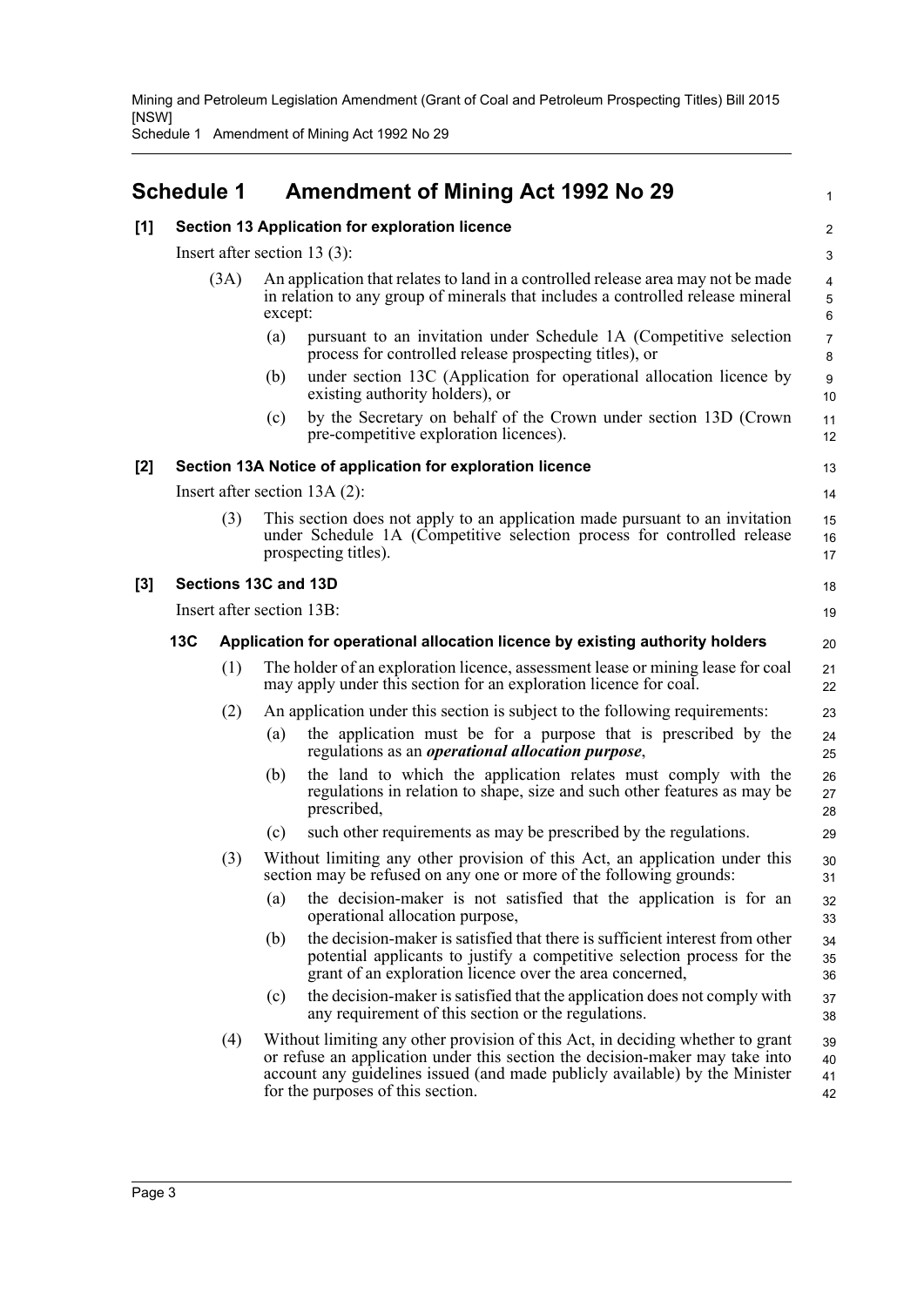|     | 13D             |      |            | Crown pre-competitive exploration licences                                                                                                                                                                                                                                                                                            | $\mathbf{1}$                                                                        |
|-----|-----------------|------|------------|---------------------------------------------------------------------------------------------------------------------------------------------------------------------------------------------------------------------------------------------------------------------------------------------------------------------------------------|-------------------------------------------------------------------------------------|
|     |                 | (1)  | the State. | The Secretary may apply on behalf of the Crown for an exploration licence (a<br><b>Crown pre-competitive exploration licence</b> ) for a controlled release mineral<br>within a controlled release area to authorise prospecting for the purpose of<br>obtaining information about the potential mineral bearing qualities of land in | $\overline{c}$<br>$\mathfrak{S}$<br>$\overline{\mathbf{4}}$<br>$\mathbf 5$<br>$\,6$ |
|     |                 | (2)  |            | The regulations may make provision for or with respect to the following:                                                                                                                                                                                                                                                              | $\overline{7}$                                                                      |
|     |                 |      | (a)        | requirements for prospecting conducted under a Crown pre-competitive<br>exploration licence including the purposes for which prospecting is to<br>be undertaken and the criteria that prospecting under the licence is to<br>satisfy,                                                                                                 | 8<br>9<br>10<br>11                                                                  |
|     |                 |      | (b)        | procedures for the relinquishment of a Crown pre-competitive<br>exploration licence when prospecting under the licence is completed.                                                                                                                                                                                                  | 12<br>13                                                                            |
|     |                 | (3)  |            | The rights conferred by section 29 (Rights under exploration licence) on the<br>holder of a Crown pre-competitive exploration licence are subject to the<br>requirements of the regulations under this section.                                                                                                                       | 14<br>15<br>16                                                                      |
| [4] | Section 19 (1A) |      |            |                                                                                                                                                                                                                                                                                                                                       | 17                                                                                  |
|     |                 |      |            | Insert after section $19(1)$ :                                                                                                                                                                                                                                                                                                        | 18                                                                                  |
|     |                 | (1A) |            | Despite subsection $(1)$ $(c)$ $(i)$ , an exploration licence may be granted over land<br>the subject of a preceding application for an exploration licence if:                                                                                                                                                                       | 19<br>20                                                                            |
|     |                 |      | (a)        | the application for the firstmentioned exploration licence was made<br>pursuant to an invitation under Schedule 1A (Competitive selection<br>process for controlled release prospecting titles), and                                                                                                                                  | 21<br>22<br>23                                                                      |
|     |                 |      | (b)        | that invitation was issued before the preceding application was lodged.                                                                                                                                                                                                                                                               | 24                                                                                  |
| [5] |                 |      |            | Section 33 Application for assessment lease                                                                                                                                                                                                                                                                                           | 25                                                                                  |
|     |                 |      |            | Insert after section 33 $(3)$ :                                                                                                                                                                                                                                                                                                       | 26                                                                                  |
|     |                 | (3A) |            | An application that relates to land in a controlled release area may not be made<br>in relation to a controlled release mineral except:                                                                                                                                                                                               | 27<br>28                                                                            |
|     |                 |      | (a)        | by the holder of an exploration licence or mining lease over that land in<br>respect of that mineral or group of minerals, or                                                                                                                                                                                                         | 29<br>30                                                                            |
|     |                 |      | (b)        | pursuant to an invitation under Schedule 1A (Competitive selection<br>process for controlled release prospecting titles).                                                                                                                                                                                                             | 31<br>32                                                                            |
| [6] |                 |      |            | Section 33A Notice of application for assessment lease                                                                                                                                                                                                                                                                                | 33                                                                                  |
|     |                 |      |            | Insert after section $33A(2)$ :                                                                                                                                                                                                                                                                                                       | 34                                                                                  |
|     |                 | (3)  |            | This section does not apply to an application made pursuant to an invitation<br>under Schedule 1A (Competitive selection process for controlled release<br>prospecting titles).                                                                                                                                                       | 35<br>36<br>37                                                                      |
|     |                 |      |            |                                                                                                                                                                                                                                                                                                                                       |                                                                                     |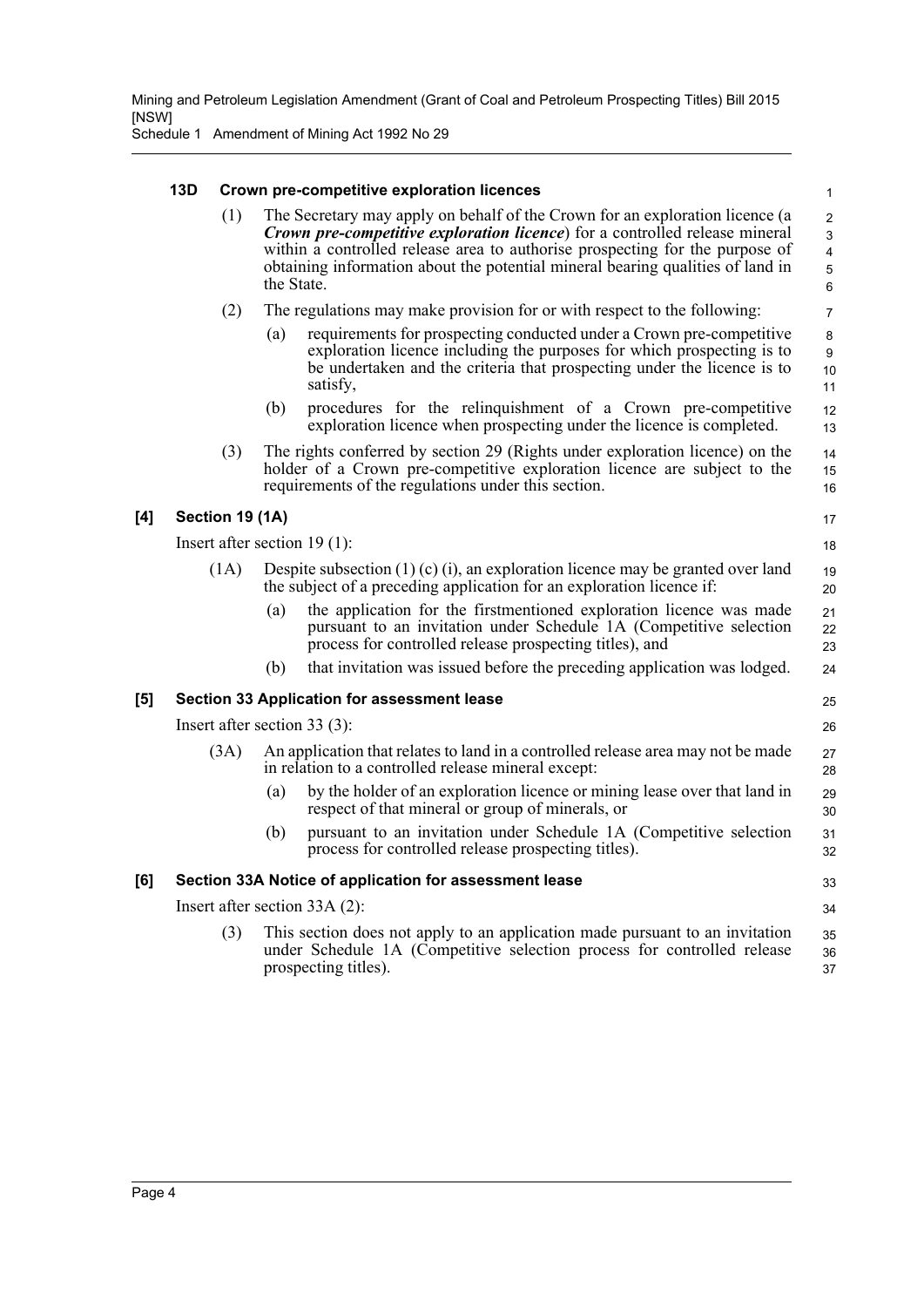| $[7]$  | Section 37 (1A)       |                                                                                                                                                                                                                                                                   | $\mathbf{1}$             |
|--------|-----------------------|-------------------------------------------------------------------------------------------------------------------------------------------------------------------------------------------------------------------------------------------------------------------|--------------------------|
|        |                       | Insert after section $37(1)$ :                                                                                                                                                                                                                                    | $\overline{c}$           |
|        | (1A)                  | Despite subsection $(1)$ (c) $(i)$ and $(ii)$ , an assessment lease may be granted over<br>land the subject of a preceding application for an exploration licence or<br>assessment lease if:                                                                      | 3<br>4<br>5              |
|        |                       | the application for the firstmentioned assessment lease was made<br>(a)<br>pursuant to an invitation under Schedule 1A (Competitive selection<br>process for controlled release prospecting titles), and                                                          | 6<br>$\overline{7}$<br>8 |
|        |                       | that invitation was issued before the preceding application was lodged.<br>(b)                                                                                                                                                                                    | 9                        |
| [8]    |                       | Section 41 Power of decision-maker in relation to applications                                                                                                                                                                                                    | 10                       |
|        |                       | Omit section 41 (4). Insert instead:                                                                                                                                                                                                                              | 11                       |
|        | (4)                   | However, Part 1 of Schedule 1 does not apply to an application for an<br>assessment lease made:                                                                                                                                                                   | 12<br>13                 |
|        |                       | by the holder of a mining lease over the same land as that over which<br>(a)<br>the assessment lease is sought, or                                                                                                                                                | 14<br>15                 |
|        |                       | pursuant to an invitation under Schedule 1A (Competitive selection<br>(b)<br>process for controlled release prospecting titles).                                                                                                                                  | 16<br>17                 |
| [9]    |                       | <b>Section 51 Application for mining lease</b>                                                                                                                                                                                                                    | 18                       |
|        |                       | Omit "or assessment lease" from section 51 $(3)(a)$ .                                                                                                                                                                                                             | 19                       |
|        |                       | Insert instead ", assessment lease or mining lease".                                                                                                                                                                                                              | 20                       |
| $[10]$ | Section 51 (3A)       |                                                                                                                                                                                                                                                                   | 21                       |
|        |                       | Insert after section 51 $(3)$ :                                                                                                                                                                                                                                   | 22                       |
|        | (3A)                  | An application that relates to land in a controlled release area may not be made<br>in relation to a controlled release mineral except by the holder of an<br>exploration licence, assessment lease or mining lease over that land in respect<br>of that mineral. | 23<br>24<br>25<br>26     |
| [11]   |                       | Section 52 Invitations for tenders                                                                                                                                                                                                                                | 27                       |
|        |                       | Insert "and to controlled release minerals in land within a controlled release area" after<br>"area" in section $52$ (1).                                                                                                                                         | 28<br>29                 |
| $[12]$ | <b>Section 52 (2)</b> |                                                                                                                                                                                                                                                                   | 30                       |
|        |                       | Insert "(within a mineral allocation area) or a controlled release mineral (within a controlled<br>release area)" after "allocated mineral".                                                                                                                      | 31<br>32                 |
| $[13]$ | Section 52 (3) (b)    |                                                                                                                                                                                                                                                                   | 33                       |
|        |                       | Insert "or controlled release mineral" after "allocated mineral".                                                                                                                                                                                                 | 34                       |
| $[14]$ |                       | Section 182 Opal prospecting blocks, reserves, mineral allocation areas and<br>controlled release areas                                                                                                                                                           | 35<br>36                 |
|        |                       | Insert "or controlled release area" after "area" in section 182 (2).                                                                                                                                                                                              | 37                       |
| $[15]$ |                       | Section 223 Certain land not to be included in opal prospecting area                                                                                                                                                                                              | 38                       |
|        |                       | Insert ", a controlled release area," after "exempted area" in section 223 (1) (c).                                                                                                                                                                               | 39                       |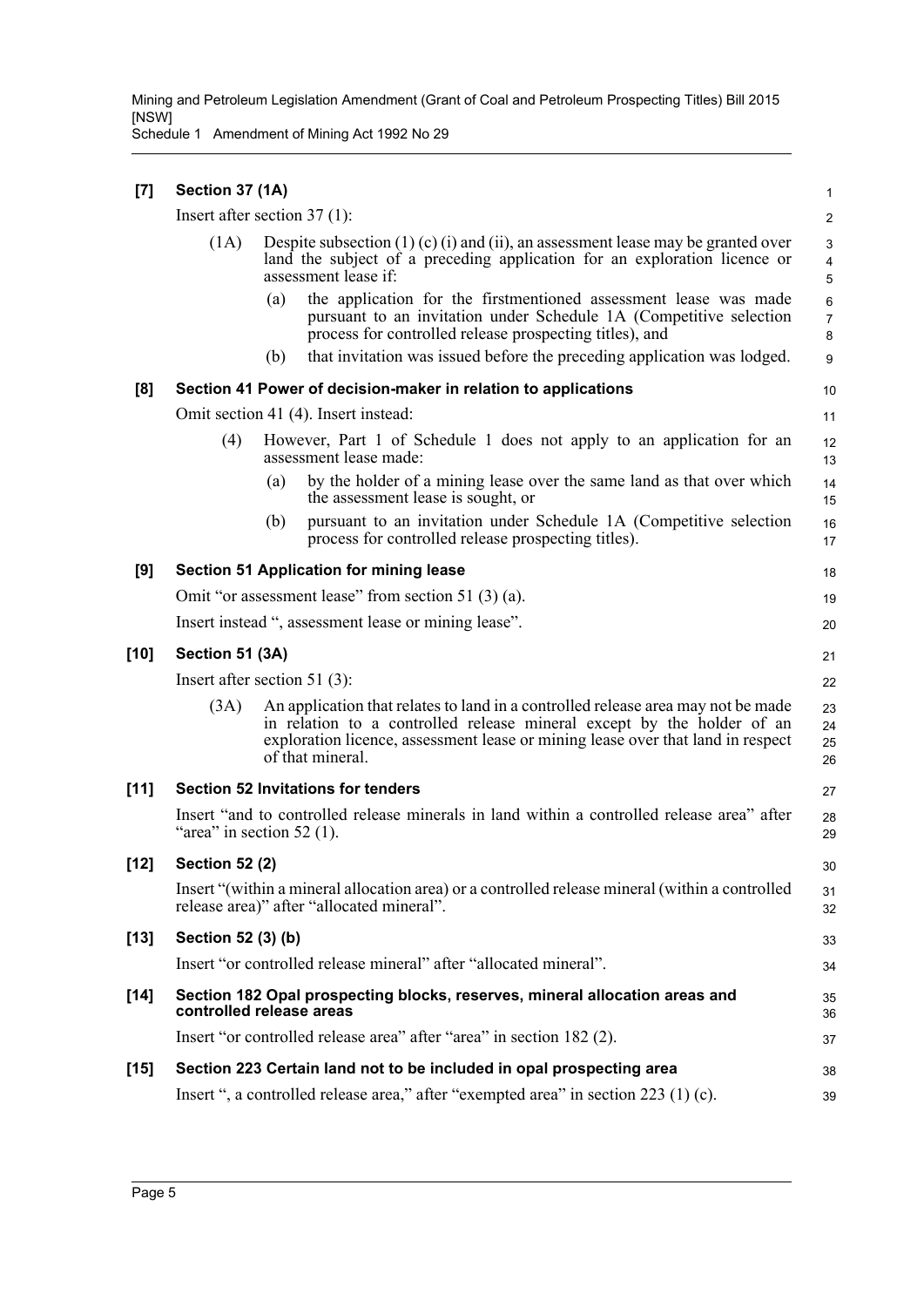| $[16]$ |              | <b>Section 364 (2)</b> |                                                                                                                                                                                                                                                                                    | $\mathbf{1}$         |
|--------|--------------|------------------------|------------------------------------------------------------------------------------------------------------------------------------------------------------------------------------------------------------------------------------------------------------------------------------|----------------------|
|        |              | after "area".          | Insert "or for a controlled release mineral in respect of land within a controlled release area"                                                                                                                                                                                   | $\overline{c}$<br>3  |
| $[17]$ |              |                        | <b>Section 368 Mineral allocation areas</b>                                                                                                                                                                                                                                        | 4                    |
|        |              |                        | Insert after section $368(3)$ :                                                                                                                                                                                                                                                    | 5                    |
|        |              | (4)                    | A mineral is not an allocated mineral in an area while the mineral is a<br>controlled release mineral in that area.                                                                                                                                                                | 6<br>7               |
| $[18]$ |              | <b>Section 368A</b>    |                                                                                                                                                                                                                                                                                    | 8                    |
|        |              |                        | Insert after section 368:                                                                                                                                                                                                                                                          | 9                    |
|        | 368A         |                        | <b>Controlled release areas</b>                                                                                                                                                                                                                                                    | 10                   |
|        |              | (1)                    | The Minister may, by order published in the Gazette, constitute any land as a<br>controlled release area and may, by the same or a subsequent order so<br>published, name the area and fix its boundaries.                                                                         | 11<br>12<br>13       |
|        |              | (2)                    | A controlled release area may be constituted for all minerals, for specified<br>minerals or groups of minerals or for all minerals other than specified minerals<br>or groups of minerals.                                                                                         | 14<br>15<br>16       |
|        |              | (3)                    | The whole State is constituted as a controlled release area for coal.                                                                                                                                                                                                              | 17                   |
|        |              | (4)                    | More than one controlled release area may be constituted in respect of any<br>area.                                                                                                                                                                                                | 18<br>19             |
| $[19]$ |              | <b>Schedule 1A</b>     |                                                                                                                                                                                                                                                                                    | 20                   |
|        |              |                        | Insert before Schedule 1:                                                                                                                                                                                                                                                          | 21                   |
|        |              |                        | <b>Schedule 1A</b><br><b>Competitive selection process for controlled</b><br>release prospecting titles                                                                                                                                                                            | 22<br>23             |
|        |              |                        | (Sections 13 and 33)                                                                                                                                                                                                                                                               | 24                   |
|        | 1            |                        | <b>Definition</b>                                                                                                                                                                                                                                                                  | 25                   |
|        |              |                        | In this Schedule <i>controlled release prospecting title</i> means an exploration<br>licence or assessment lease that relates to a controlled release mineral in a<br>controlled release area.                                                                                     | 26<br>27<br>28       |
|        | $\mathbf{2}$ |                        | Invitations for competitive selection applications                                                                                                                                                                                                                                 | 29                   |
|        |              | (1)                    | The decision-maker may by notice published in the Gazette invite applications<br>( <i>competitive selection applications</i> ) for the grant of a controlled release<br>prospecting title in a specified area on the basis of competitive selection for the<br>grant of the title. | 30<br>31<br>32<br>33 |
|        |              | (2)                    | An invitation for competitive selection applications can stipulate information<br>that is to accompany the application in addition to information required to<br>accompany the application under section 13 or 33.                                                                 | 34<br>35<br>36       |
|        |              | (3)                    | An invitation for competitive selection applications can relate to more than<br>one area of land.                                                                                                                                                                                  | 37<br>38             |
|        |              | (4)                    | The decision-maker may by notice published in the Gazette vary or withdraw<br>an invitation for competitive selection applications, and the regulations may                                                                                                                        | 39<br>40             |
|        |              |                        |                                                                                                                                                                                                                                                                                    |                      |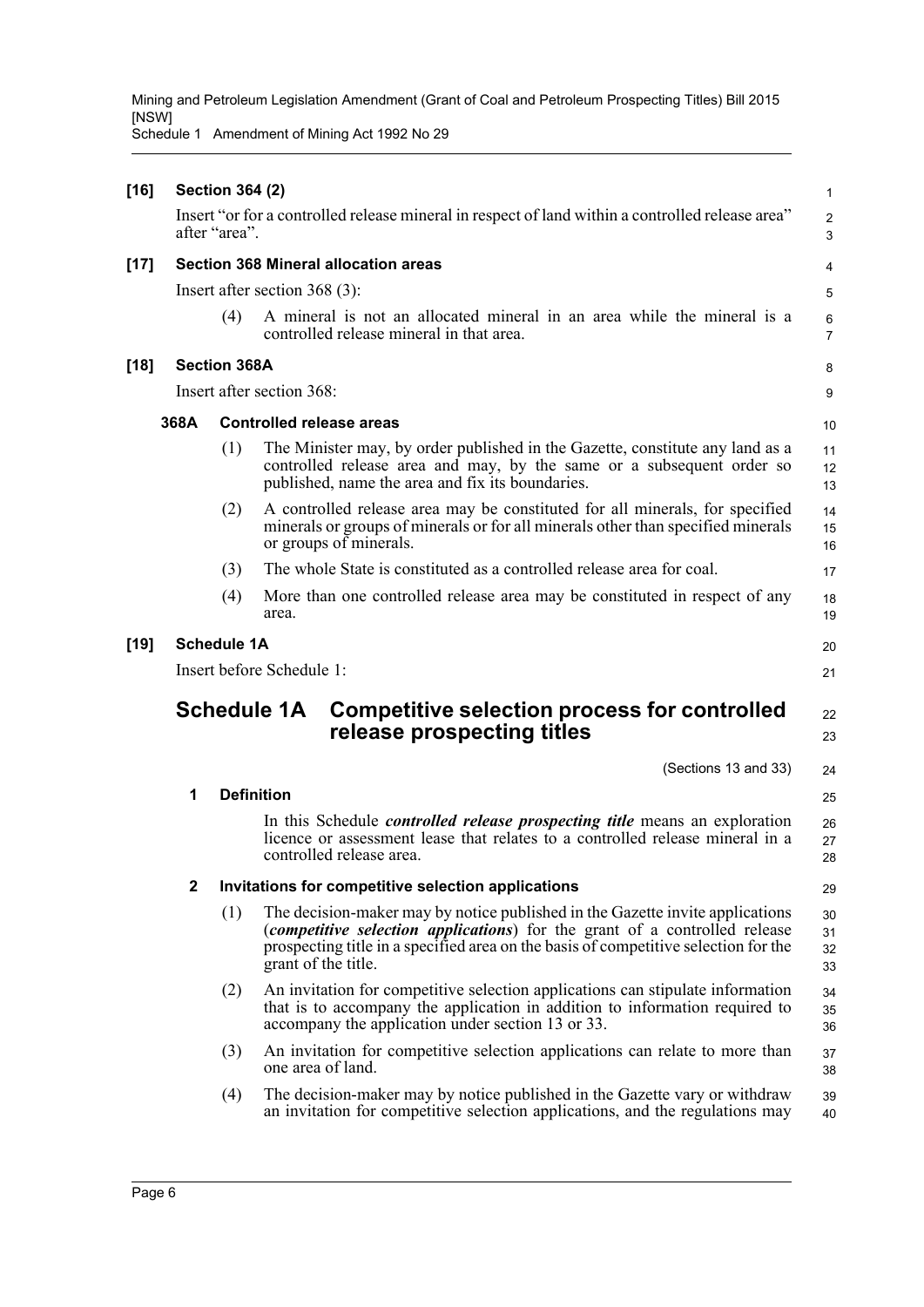|   |     | make provision for or with respect to the consequences of the variation or<br>withdrawal of an invitation.                                                                                                                                                                                                                                                   | $\mathbf{1}$<br>$\overline{2}$ |
|---|-----|--------------------------------------------------------------------------------------------------------------------------------------------------------------------------------------------------------------------------------------------------------------------------------------------------------------------------------------------------------------|--------------------------------|
|   | (5) | Section 136 does not apply to an invitation for competitive selection<br>applications or to a competitive selection application.                                                                                                                                                                                                                             | 3<br>$\overline{4}$            |
| 3 |     | <b>Competitive selection process</b>                                                                                                                                                                                                                                                                                                                         | 5                              |
|   | (1) | The decision-maker is to determine the process for competitive selection for<br>the grant of a controlled release prospecting title.                                                                                                                                                                                                                         | 6<br>$\overline{7}$            |
|   | (2) | The process for competitive selection can be different for different areas of<br>land and for different controlled release minerals.                                                                                                                                                                                                                         | 8<br>9                         |
|   | (3) | An invitation for competitive selection applications is to include such<br>information as to the process for competitive selection as the decision-maker<br>considers appropriate.                                                                                                                                                                           | 10<br>11<br>12                 |
| 4 |     | Matters to be taken into account in competitive selection process                                                                                                                                                                                                                                                                                            | 13                             |
|   | (1) | Without limiting any other provision of this Act, the decision-maker must take<br>into account in the competitive selection process:                                                                                                                                                                                                                         | 14<br>15                       |
|   |     | any matter that the decision-maker is required under this Act to take into<br>(a)<br>account in considering an application for the grant of an exploration<br>licence or assessment lease, and                                                                                                                                                               | 16<br>17<br>18                 |
|   |     | any matter prescribed by the regulations.<br>(b)                                                                                                                                                                                                                                                                                                             | 19                             |
|   | (2) | The decision-maker may determine any other matters that are to be considered<br>in the competitive selection process and the weight or emphasis to be given to<br>those matters.                                                                                                                                                                             | 20<br>21<br>22                 |
| 5 |     | Consideration for grant of controlled release prospecting title                                                                                                                                                                                                                                                                                              | 23                             |
|   | (1) | An invitation for competitive selection applications can include a requirement<br>for applications to include an undertaking that the applicant will pay an<br>amount specified in the application or an amount determined through a<br>competitive selection process as consideration offered for the grant of the<br>controlled release prospecting title. | 24<br>25<br>26<br>27<br>28     |
|   | (2) | The process for competitive selection can include the public release of<br>information as to the consideration offered by applicants for the grant of a                                                                                                                                                                                                      | 29<br>30                       |
|   |     | controlled release prospecting title.                                                                                                                                                                                                                                                                                                                        | 31                             |
|   | (3) | The amount of consideration undertaken to be paid by an applicant for the<br>grant of a controlled release prospecting title is a factor that can be a relevant<br>consideration in the competitive selection process.                                                                                                                                       | 32<br>33<br>34                 |
|   | (4) | The grant of a controlled release prospecting title can be delayed until the<br>amount of any consideration payable for the grant of the title is paid or<br>arrangements for payment or security for payment that are satisfactory to the<br>decision-maker have been entered into.                                                                         | 35<br>36<br>37<br>38           |
|   | (5) | Any amount paid as consideration for the grant of a controlled release<br>prospecting title is not refundable in the event of the title being cancelled.                                                                                                                                                                                                     | 39<br>40                       |
| 6 |     | <b>Determination of applications</b>                                                                                                                                                                                                                                                                                                                         | 41                             |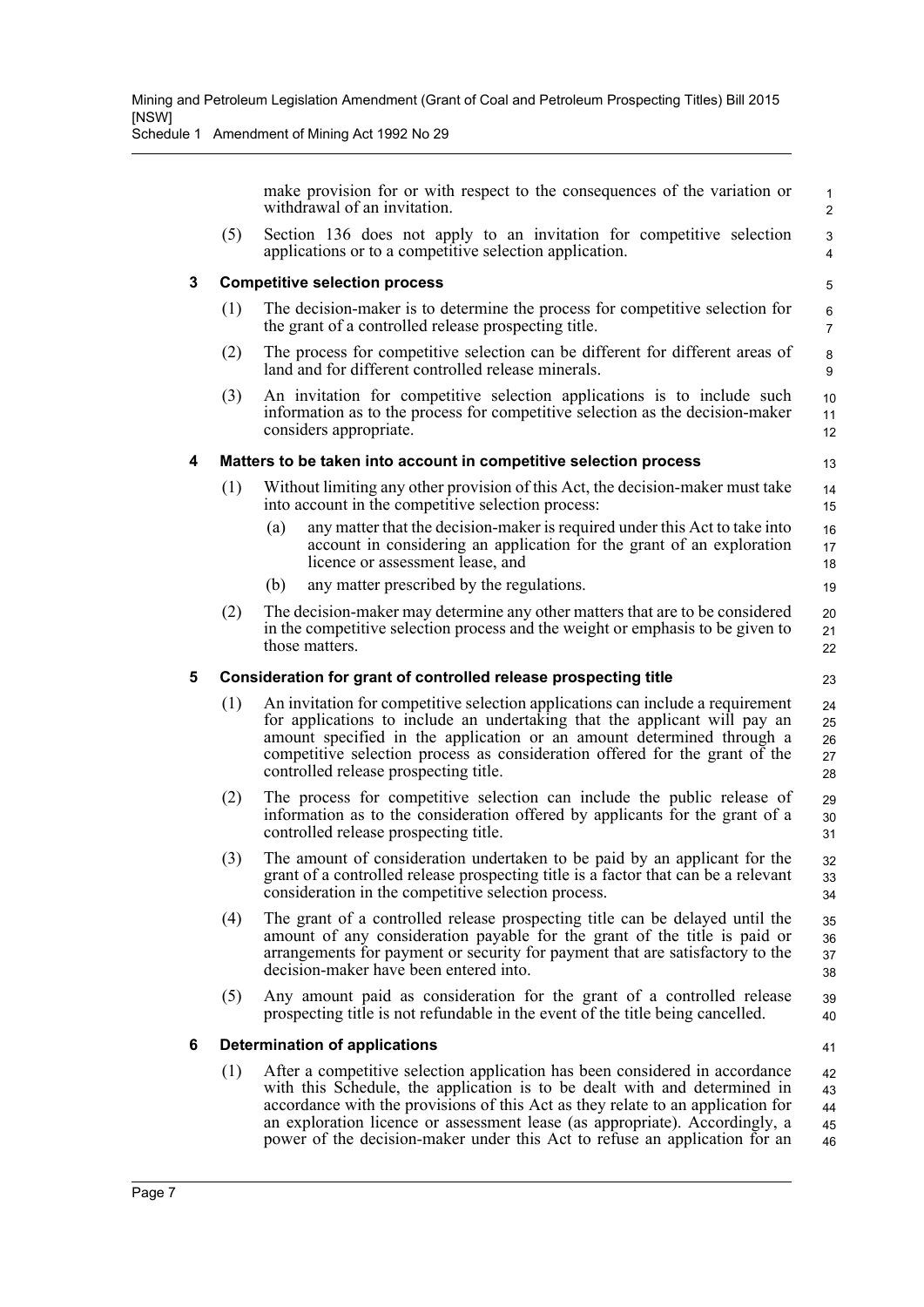Schedule 1 Amendment of Mining Act 1992 No 29

|        |                   | exploration licence or assessment lease applies to a competitive selection<br>application.                                                                                                                                                                                                                                                                                                                                | $\mathbf{1}$<br>$\overline{2}$             |
|--------|-------------------|---------------------------------------------------------------------------------------------------------------------------------------------------------------------------------------------------------------------------------------------------------------------------------------------------------------------------------------------------------------------------------------------------------------------------|--------------------------------------------|
|        |                   | Note. A competitive selection process does not guarantee that a controlled release<br>prospecting title will be issued (because all competing applications may be refused).                                                                                                                                                                                                                                               | 3<br>4                                     |
|        | (2)               | If a competitive selection application fails to meet the requirements of the<br>invitation in relation to which it is made, the application can be refused at any<br>time during the competitive selection process without waiting for the process<br>to be finalised.                                                                                                                                                    | 5<br>$6\phantom{1}$<br>$\overline{7}$<br>8 |
| $[20]$ |                   | Schedule 6 Savings, transitional and other provisions                                                                                                                                                                                                                                                                                                                                                                     | 9                                          |
|        |                   | Insert at the end of the Schedule with appropriate Part and clause numbering:                                                                                                                                                                                                                                                                                                                                             | 10                                         |
|        | <b>Part</b>       | Provisions consequent on enactment of Mining and                                                                                                                                                                                                                                                                                                                                                                          | 11                                         |
|        |                   | <b>Petroleum Legislation Amendment (Grant of Coal</b>                                                                                                                                                                                                                                                                                                                                                                     | 12                                         |
|        |                   | and Petroleum Prospecting Titles) Act 2015                                                                                                                                                                                                                                                                                                                                                                                | 13                                         |
|        | <b>Definition</b> |                                                                                                                                                                                                                                                                                                                                                                                                                           | 14                                         |
|        |                   | In this Part, 2015 amending Act means the Mining and Petroleum Legislation<br>Amendment (Grant of Coal and Petroleum Prospecting Titles) Act 2015.                                                                                                                                                                                                                                                                        | 15<br>16                                   |
|        |                   | <b>Existing consents and pending applications</b>                                                                                                                                                                                                                                                                                                                                                                         | 17                                         |
|        | (1)               | An application for the consent of the Minister under section 13 (3) made<br>before the commencement of section 13 (3A) and relating to coal is to be dealt<br>with as if the 2015 amending Act had not been enacted.                                                                                                                                                                                                      | 18<br>19<br>20                             |
|        | (2)               | Section 13 (3) continues to apply (as if the 2015 amending Act had not been<br>enacted) to and in respect of an application for an exploration licence, or<br>assessment lease, for coal for which the consent of the Minister is in force<br>immediately before the commencement of section 13 (3A) or that is given<br>after that commencement pursuant to an application for consent made before<br>that commencement. | 21<br>22<br>23<br>24<br>25<br>26           |
| $[21]$ | <b>Dictionary</b> |                                                                                                                                                                                                                                                                                                                                                                                                                           | 27                                         |
|        |                   | Insert in alphabetical order:                                                                                                                                                                                                                                                                                                                                                                                             | 28                                         |
|        |                   | <i>controlled release area</i> means a controlled release area constituted under<br>section 368A.                                                                                                                                                                                                                                                                                                                         | 29<br>30                                   |
|        |                   | <i>controlled release mineral</i> in relation to a controlled release area, means a<br>mineral or group of minerals in respect of which the controlled release area is<br>constituted.                                                                                                                                                                                                                                    | 31<br>32<br>33                             |

**[21] Dictionary**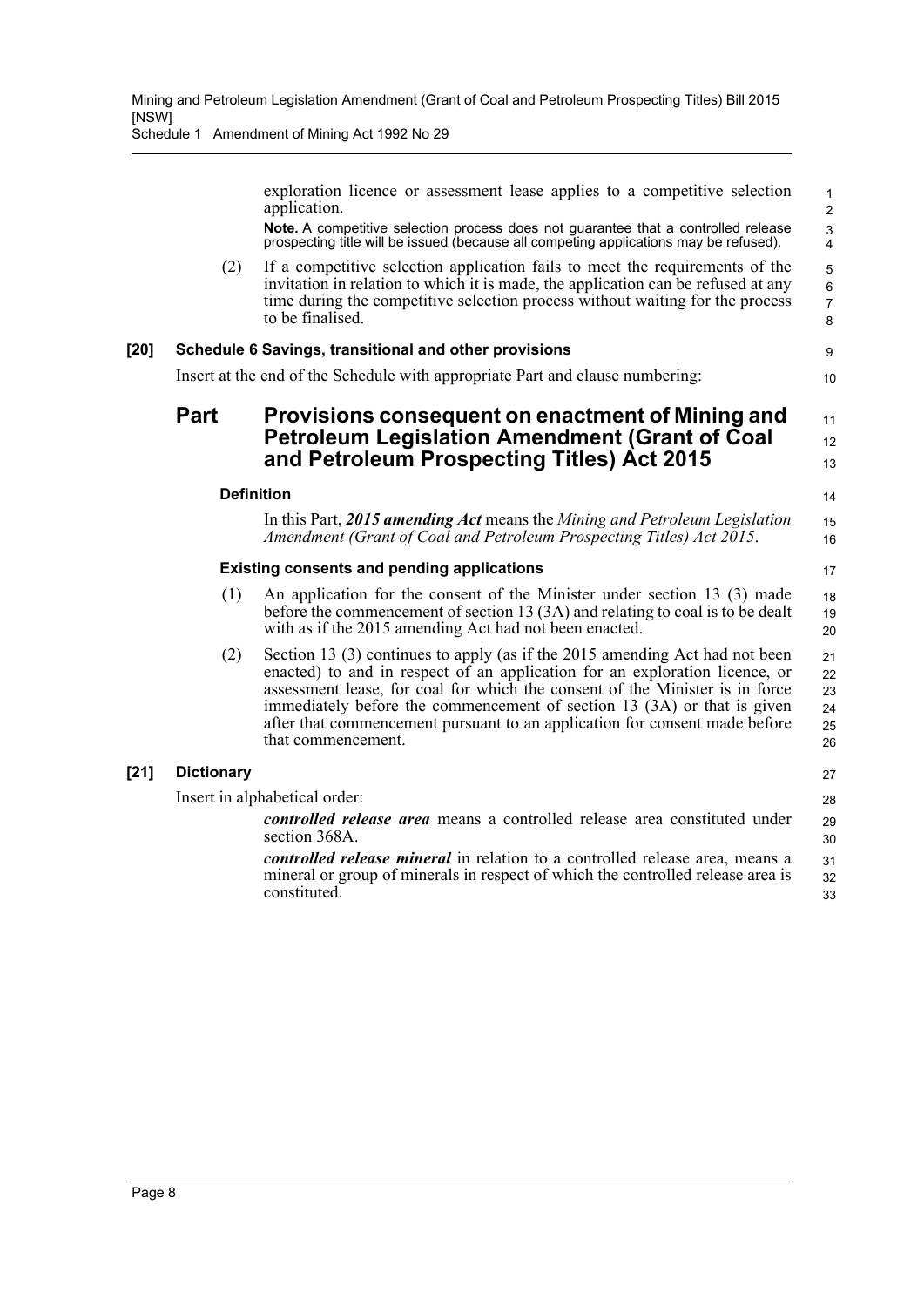Schedule 2 Amendment of Petroleum (Onshore) Act 1991 No 84

<span id="page-14-0"></span>

|       | <b>Schedule 2</b> |                    | <b>Amendment of Petroleum (Onshore) Act 1991</b><br><b>No 84</b> |                                                                                                                                                                                                                                                                                                                                                | $\mathbf{1}$<br>$\overline{2}$ |
|-------|-------------------|--------------------|------------------------------------------------------------------|------------------------------------------------------------------------------------------------------------------------------------------------------------------------------------------------------------------------------------------------------------------------------------------------------------------------------------------------|--------------------------------|
| [1]   | <b>Section 8</b>  |                    |                                                                  |                                                                                                                                                                                                                                                                                                                                                | 3                              |
|       |                   |                    |                                                                  | Omit the section. Insert instead:                                                                                                                                                                                                                                                                                                              | 4                              |
|       | 8                 |                    |                                                                  | Application for petroleum title                                                                                                                                                                                                                                                                                                                | 5                              |
|       |                   | (1)                |                                                                  | Any person may apply for a petroleum title.                                                                                                                                                                                                                                                                                                    | 6                              |
|       |                   | (2)                | titles):                                                         | The following applications may not be made except pursuant to an invitation<br>under Schedule 1A (Competitive selection process for petroleum prospecting                                                                                                                                                                                      | 7<br>8<br>$\boldsymbol{9}$     |
|       |                   |                    | (a)                                                              | an application for an exploration licence or special prospecting<br>authority,                                                                                                                                                                                                                                                                 | 10<br>11                       |
|       |                   |                    | (b)                                                              | an application for an assessment lease made by an applicant other than<br>the holder of an exploration licence over the land in respect of which the<br>assessment lease is sought.                                                                                                                                                            | 12<br>13<br>14                 |
| $[2]$ |                   | Section 9 (1A)     |                                                                  |                                                                                                                                                                                                                                                                                                                                                | 15                             |
|       |                   |                    |                                                                  | Insert after section $9(1)$ :                                                                                                                                                                                                                                                                                                                  | 16                             |
|       |                   | (1A)               |                                                                  | Despite subsection $(1)$ $(c)$ , the Minister may grant a petroleum title over an<br>area included in another application for a petroleum title if that other<br>application and the applicant's application are both made pursuant to an<br>invitation under Schedule 1A (Competitive selection process for petroleum<br>prospecting titles). | 17<br>18<br>19<br>20<br>21     |
| $[3]$ |                   |                    |                                                                  | Section 10 Applications to relate to one area only                                                                                                                                                                                                                                                                                             | 22                             |
|       |                   | Omit the section.  |                                                                  |                                                                                                                                                                                                                                                                                                                                                | 23                             |
| [4]   |                   |                    |                                                                  | <b>Section 19 Renewal of title</b>                                                                                                                                                                                                                                                                                                             | 24                             |
|       |                   |                    |                                                                  | Insert after section $19(4)$ :                                                                                                                                                                                                                                                                                                                 | 25                             |
|       |                   | (4A)               | renewal.                                                         | The area of land over which a petroleum title is renewed may differ from the<br>area of land over which the renewal of the title is sought, but not so as to<br>include any land that was not subject to the title immediately before the                                                                                                      | 26<br>27<br>28<br>29           |
| [5]   |                   | <b>Section 28B</b> |                                                                  |                                                                                                                                                                                                                                                                                                                                                | 30                             |
|       |                   |                    |                                                                  | Insert before section 29:                                                                                                                                                                                                                                                                                                                      | 31                             |
|       | 28B               |                    |                                                                  | Land over which exploration licence granted                                                                                                                                                                                                                                                                                                    | 32                             |
|       |                   |                    |                                                                  | An exploration licence may be granted over all or part of the land over which<br>a licence was sought.                                                                                                                                                                                                                                         | 33<br>34                       |
| [6]   |                   | <b>Section 32A</b> |                                                                  |                                                                                                                                                                                                                                                                                                                                                | 35                             |
|       |                   |                    |                                                                  | Insert before section 33:                                                                                                                                                                                                                                                                                                                      | 36                             |
|       | 32A               |                    |                                                                  | Land over which assessment lease granted                                                                                                                                                                                                                                                                                                       | 37                             |
|       |                   |                    |                                                                  | An assessment lease may be granted over all or part of the land over which a<br>lease was sought.                                                                                                                                                                                                                                              | 38<br>39                       |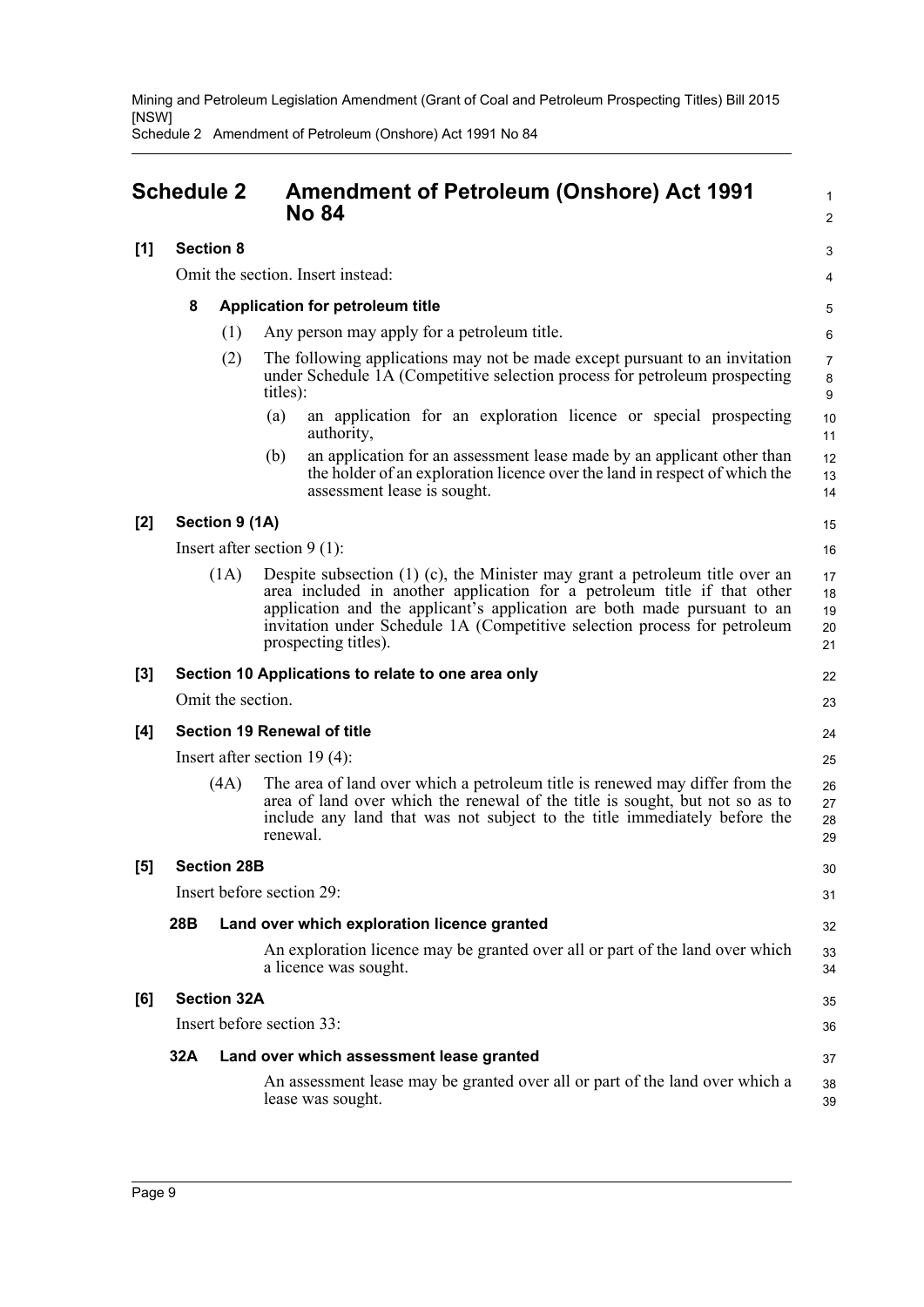Schedule 2 Amendment of Petroleum (Onshore) Act 1991 No 84

| $[7]$ |              | <b>Schedule 1A</b>                                                      | Insert before Schedule 1:                                                                                                                                                                                                                                                    | 1                    |  |  |  |
|-------|--------------|-------------------------------------------------------------------------|------------------------------------------------------------------------------------------------------------------------------------------------------------------------------------------------------------------------------------------------------------------------------|----------------------|--|--|--|
|       |              |                                                                         | <b>Schedule 1A</b><br>Competitive selection process for petroleum<br>prospecting titles                                                                                                                                                                                      | 2<br>3<br>4          |  |  |  |
|       |              |                                                                         | (Section 8)                                                                                                                                                                                                                                                                  | 5                    |  |  |  |
|       | 1            |                                                                         | <b>Definition</b>                                                                                                                                                                                                                                                            | 6                    |  |  |  |
|       |              |                                                                         | In this Schedule, <i>petroleum prospecting title</i> means an exploration licence,<br>assessment lease or special prospecting authority under this Act.                                                                                                                      | 7<br>8               |  |  |  |
|       | $\mathbf{2}$ |                                                                         | Invitations for competitive selection applications                                                                                                                                                                                                                           | 9                    |  |  |  |
|       |              | (1)                                                                     | The Minister may by notice published in the Gazette invite applications<br>( <i>competitive selection applications</i> ) for the grant of a petroleum prospecting<br>title for a specified area of land on the basis of competitive selection for the<br>grant of the title. | 10<br>11<br>12<br>13 |  |  |  |
|       |              | (2)                                                                     | An invitation for competitive selection applications can stipulate information<br>that is to accompany the application in addition to information required to<br>accompany the application under Division 1 of Part 3 of this Act.                                           | 14<br>15<br>16       |  |  |  |
|       |              | (3)                                                                     | An invitation for competitive selection applications can relate to more than<br>one area of land.                                                                                                                                                                            | 17<br>18             |  |  |  |
|       |              | (4)                                                                     | The Minister may by notice published in the Gazette vary or withdraw an<br>invitation for competitive selection applications, and the regulations may<br>make provision for or with respect to the consequences of the variation or<br>withdrawal of an invitation.          | 19<br>20<br>21<br>22 |  |  |  |
|       | 3            |                                                                         | <b>Competitive selection process</b>                                                                                                                                                                                                                                         | 23                   |  |  |  |
|       |              | (1)                                                                     | The Minister is to determine the process for competitive selection for the grant<br>of a petroleum prospecting title.                                                                                                                                                        | 24<br>25             |  |  |  |
|       |              | (2)                                                                     | The process for competitive selection can be different for different areas of<br>land.                                                                                                                                                                                       | 26<br>27             |  |  |  |
|       |              | (3)                                                                     | An invitation for competitive selection applications is to include such<br>information as to the process for competitive selection as the Minister<br>considers appropriate.                                                                                                 | 28<br>29<br>30       |  |  |  |
|       | 4            | Matters to be taken into account in competitive selection process<br>31 |                                                                                                                                                                                                                                                                              |                      |  |  |  |
|       |              | (1)                                                                     | Without limiting any other provision of this Act, the Minister must take into<br>account in the competitive selection process:                                                                                                                                               | 32<br>33             |  |  |  |
|       |              |                                                                         | any matter that the Minister is required under this Act to take into<br>(a)<br>account in considering an application for the grant of an exploration<br>licence, assessment lease or special prospecting authority, and                                                      | 34<br>35<br>36       |  |  |  |
|       |              |                                                                         | any matter prescribed by the regulations.<br>(b)                                                                                                                                                                                                                             | 37                   |  |  |  |
|       |              | (2)                                                                     | The Minister may determine any other matters that are to be considered in the<br>competitive selection process and the weight or emphasis to be given to those<br>matters.                                                                                                   | 38<br>39<br>40       |  |  |  |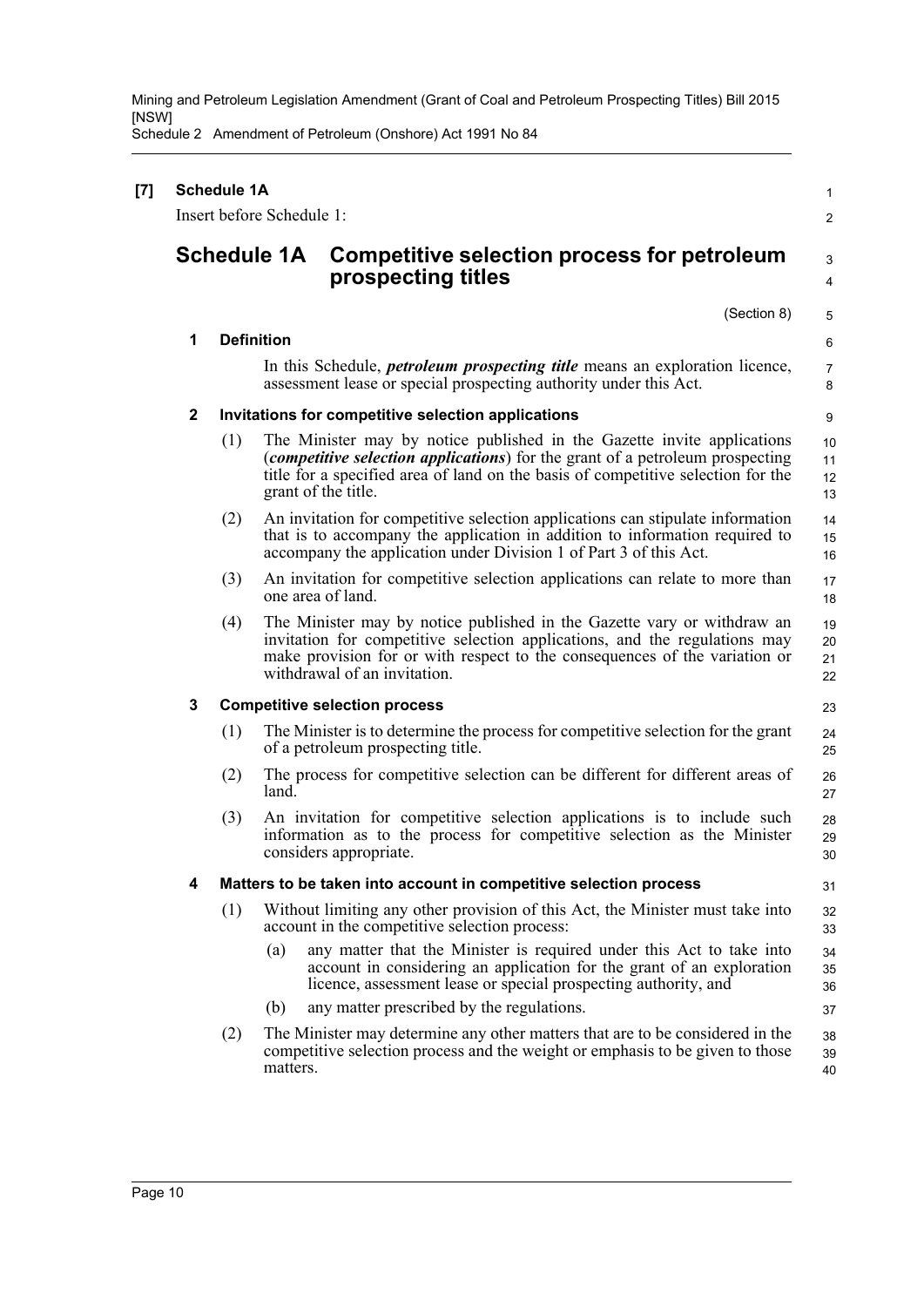Schedule 2 Amendment of Petroleum (Onshore) Act 1991 No 84

#### **5 Consideration for grant of petroleum prospecting title**

(1) An invitation for competitive selection applications can include a requirement for applications to include an undertaking that the applicant will pay an amount specified in the application or an amount determined through a competitive selection process as consideration offered for the grant of the petroleum prospecting title.

17 18

19

35 36 37

- (2) The process for competitive selection can include the public release of information as to the consideration offered by applicants for the grant of a petroleum prospecting title.
- (3) The amount of consideration undertaken to be paid by an applicant for the grant of a petroleum prospecting title is a factor that can be a relevant consideration in the competitive selection process.
- (4) The grant of a petroleum prospecting title can be delayed until the amount of any consideration payable for the grant of the title is paid or arrangements for payment or security for payment that are satisfactory to the Minister have been entered into. 13 14 15 16
- (5) Any amount paid as consideration for the grant of a petroleum prospecting title is not refundable in the event of the title being cancelled.

#### **6 Determination of applications**

(1) After a competitive selection application has been considered in accordance with this Schedule, the application is to be dealt with and determined in accordance with the provisions of this Act as they relate to an application for an exploration licence, assessment lease or special prospecting authority (as appropriate). Accordingly, a power of the Minister under this Act to refuse an application for an exploration licence, assessment lease or special prospecting authority applies to a competitive selection application. **Note.** A competitive selection process does not guarantee that a petroleum prospecting title will be issued (because all competing applications may be refused). (2) If a competitive selection application fails to meet the requirements of the invitation in relation to which it is made, the application can be refused at any time during the competitive selection process without waiting for the process to be finalised. **[8] Schedule 1 Savings and transitional provisions** Insert at the end of the Schedule with appropriate Part and clause numbering:  $20$ 21 22 23 24 25 26 27 28 29 30 31 32 33 34

### **Part Provisions consequent on enactment of Mining and Petroleum Legislation Amendment (Grant of Coal and Petroleum Prospecting Titles) Act 2015**

|     | <b>Definition</b>                                                                                                                                                                         | 38             |
|-----|-------------------------------------------------------------------------------------------------------------------------------------------------------------------------------------------|----------------|
|     | In this Part, 2015 amending Act means the Mining and Petroleum Legislation<br>Amendment (Grant of Coal and Petroleum Prospecting Titles) Act 2015.                                        | 39<br>40       |
|     | Grant of exploration licence for designated area                                                                                                                                          | 41             |
| (1) | A designated area application is not affected by the amendments made by the<br>2015 amending Act and accordingly is to be dealt with as if the 2015 amending<br>Act had not been enacted. | 42<br>43<br>44 |